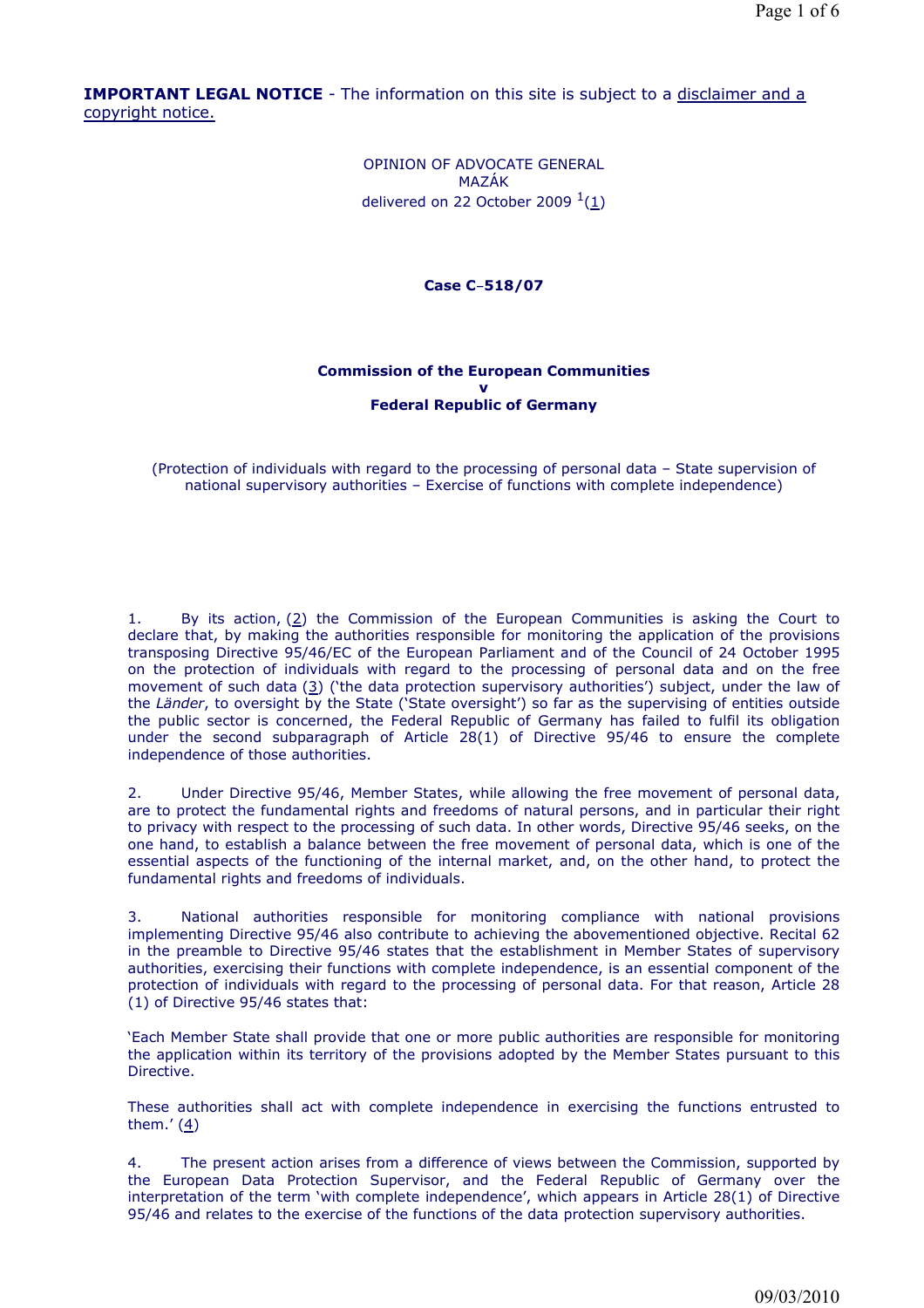5. The Commission's application is based on two hypotheses. The first hypothesis is that Article 28(1) of Directive 95/46 requires Member States to ensure that their data protection supervisory authorities are 'completely independent'. In its reply, the Commission stated that the requirement was not one of institutional and organisational independence but complete functional independence, which means that in carrying out their tasks the data protection supervisory authorities should be free from all outside influence.

6. The second hypothesis is that oversight by a Member State of its data protection supervisory authorities in respect of entities outside the public sector, the existence of which is not denied by the Federal Republic of Germany, which, moreover, provided clarification with regard to the Commission's explanations of the different types of such oversight,  $(5)$  is likely to affect those authorities' complete independence, within the Commission's meaning of the term.

7. The Federal Republic of Germany's defence rests on a different reading of the term 'with complete independence' in connection with the exercise of the functions of the data protection supervisory authorities. It considers that that term concerns the functional independence of those authorities, meaning their institutional independence in respect of organisational matters solely in relation to the entities that are being supervised. In its rejoinder it adds that State oversight is not subject to any outside influence, since the overseeing authorities are not external services but bodies responsible for supervision within the administration.

8. Although it is possible to conceive of a conflict between two concepts of the exercise of executive power within the State  $(6)$  in relation to the substance of the present action, I shall attempt to propose a solution based, first, on clarification of the meaning of the words 'act with complete independence in exercising the functions entrusted to them' and, secondly, on an assessment of whether the data protection supervisory authorities coming under such State oversight, as described by the Commission, are in fact able to act with complete independence in exercising their functions.

#### **Complete independence in exercising functions, within the meaning of Article 28(1) of Directive 95/46**

9. It will be observed, on the basis of an examination of Community legislation and the caselaw of the Court, that the term 'independence' is frequently used, not only in relation to the public authorities but also in relation to particular groups of persons who are required to act with independence in exercising their functions within the social system or subsystem.

10. I can give as an example Article 19(4) of Regulation (EC) No 765/2008 of the European Parliament and of the Council of 9 July 2008 setting out the requirements for accreditation and market surveillance relating to the marketing of products and repealing Regulation (EEC) No 339/93, (7) which requires market surveillance authorities to carry out their duties with complete independence, or Article 16(1) of Council Regulation (EC) No 168/2007 of 15 February 2007 establishing a European Union Agency for Fundamental Rights, (8) which requires that Agency to fulfil its tasks with complete independence, or again Article 3(2) of Directive 2002/21/EC of the European Parliament and of the Council of 7 March 2002 on a common regulatory framework for electronic communications networks and services, (9) which requires Member States to guarantee the independence of national regulatory authorities.

11. The term 'independence' also appears in the context of 'soft' law. Article 8(1) of the European Code of Good Administrative Behaviour, approved by the European Parliament on 6 September 2001, (10) for example, states that the official is to be impartial and independent.

12. Similarly, the Court has had occasion to consider independence in relation to the European Central Bank,  $(11)$  to members of the European Parliament,  $(12)$  and also to lawyers.  $(13)$ 

13. Despite frequent use of the term 'independence', it is not easy to determine the meaning of that term. Given that independence is traditionally linked to the judiciary, some evidence exists in relation to judicial independence. The European Data Protection Supervisor also suggested in his statement in intervention that the criteria for assessing whether a body is to be regarded as being independent should be derived from the case-law of the Court concerning the independence of the courts. (14)

14. In my view, those criteria cannot be used in the present case, since the Court when it laid them down defined the judiciary in relation to the other branches of the State. In the present case,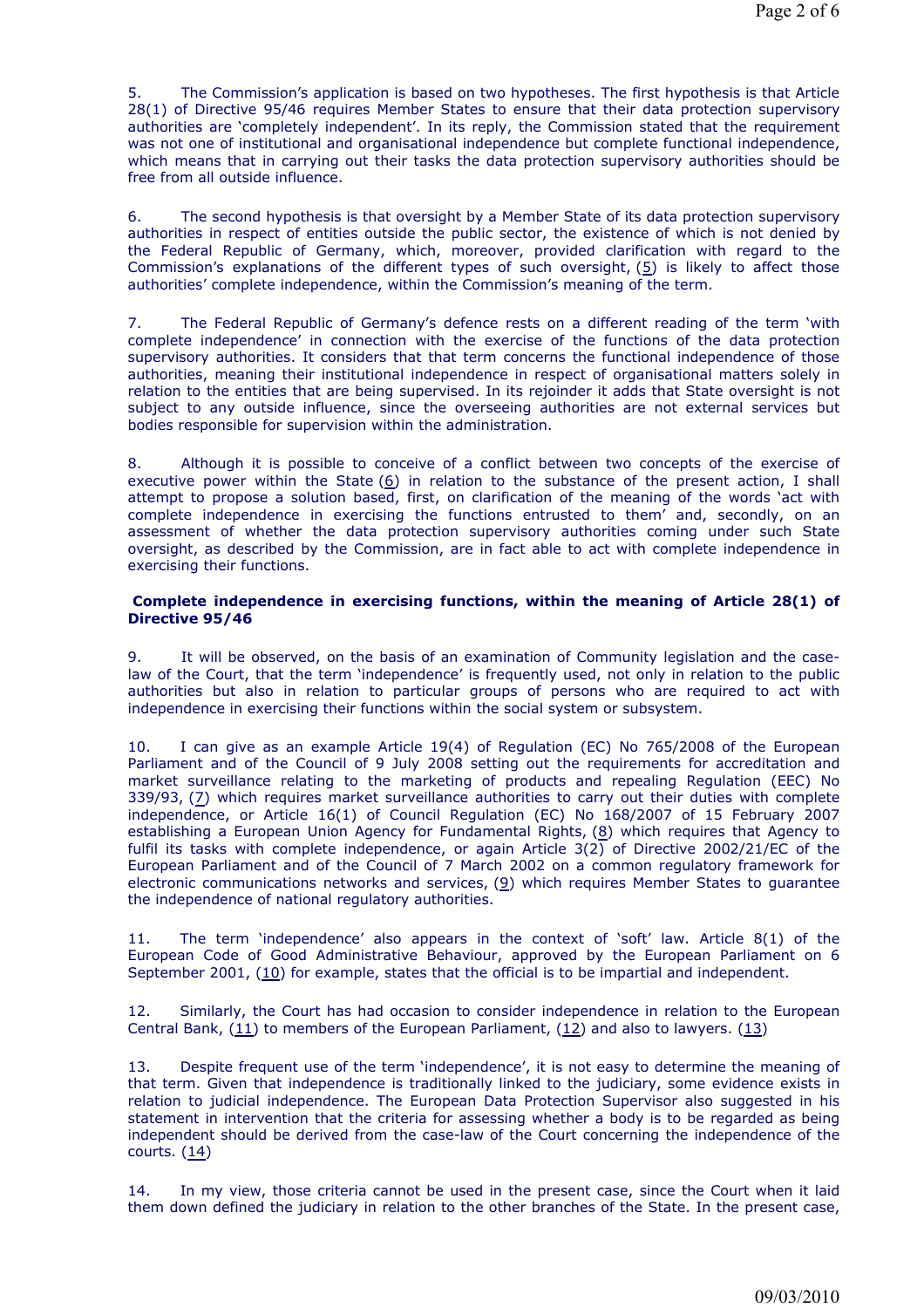we are concerned with the supervisory authorities and there is no denying that those authorities are administrative structures and, by dint of this, that they belong in the sphere of the executive. Therefore, the requirement that they should act with complete independence in exercising their functions must be defined only in the context of the executive and not in relation to the other branches of the State.

15. In that regard, it should be noted that Article 28(1) of Directive 95/46 does not require the Member States to establish authorities which are separate from the administrative system with its hierarchical structure. It should be added, however, that there is nothing to prevent them from so doing. Given that Article 28(1) of Directive 95/46 requires Member States to ensure that the functions of the supervisory authorities are exercised with complete independence, and not to ensure that those authorities are themselves independent, it allows them some discretion in deciding how they will comply with that requirement.

16. It should also be borne in mind that the term 'independence' is a relative term, since it is necessary to specify in relation to whom or what and at what level such independence must exist.

17. At first sight one might think that such relativity is removed by the addition of the words 'with complete' to the term 'independence'. I consider, however, that it would be wrong to draw that conclusion. If one were to accept it as being correct it would mean that Article  $28(1)$  of Directive 95/46, by providing that the data protection supervisory authorities must act with complete independence in exercising their functions, calls for independence in all its possible forms, that is to say, institutional, organisational, budgetary, financial, functional and personal independence and independence in decision-making.

18. I am of the view that such a reading of Article 28(1) of Directive 95/46 cannot be accepted and, therefore, despite the words 'with complete independence', the independence required remains relative and requires to be defined.

19. In the process of adopting such a definition, which involves at the same time a process of establishing the meaning of the requirement that the authorities must act 'with complete independence in exercising [their] functions', it is necessary, in my view, to take as a basis the purpose for which the data protection supervisory authorities were established.

20. It should be observed in that connection that that purpose is closely related to the main purpose of Directive 95/46 itself. Consequently, those supervisory authorities are one of the means by which the objectives of Directive 95/46 can be achieved. It follows that independence in the context of those supervisory authorities exercising their functions must be such that it enables them to contribute towards establishing the balance between the free movement of personal data, on the one hand, and protection of the fundamental rights and freedoms of natural persons, and in particular their right to privacy, on the other hand.

21. The degree of independence that the data protection supervisory authorities should enjoy in order to exercise their functions effectively depends on the purpose of the existence of those supervisory authorities, interpreted in that way.

22. As regards the question from whom the data protection supervisory authorities must be independent in order to be able to exercise their functions effectively, I do not share the Federal Republic of Germany's view that it is only independence in relation to the entities being supervised.

23. I consider that the data protection supervisory authorities should also be independent in relation to other parts of the executive, of which they form an integral part, and to a degree that ensures that their functions are exercised effectively.

24. It appears difficult and, in the circumstances of this case, of little use to specify all the factors that are necessary in order that the public authorities act with complete independence in exercising their functions. In taking a decision with regard to the action brought by the Commission it would be better to adopt a negative approach.

25. The question therefore arises whether the existence of State oversight is compatible with the requisite degree of independence of the data protection supervisory authorities in the exercise of their functions.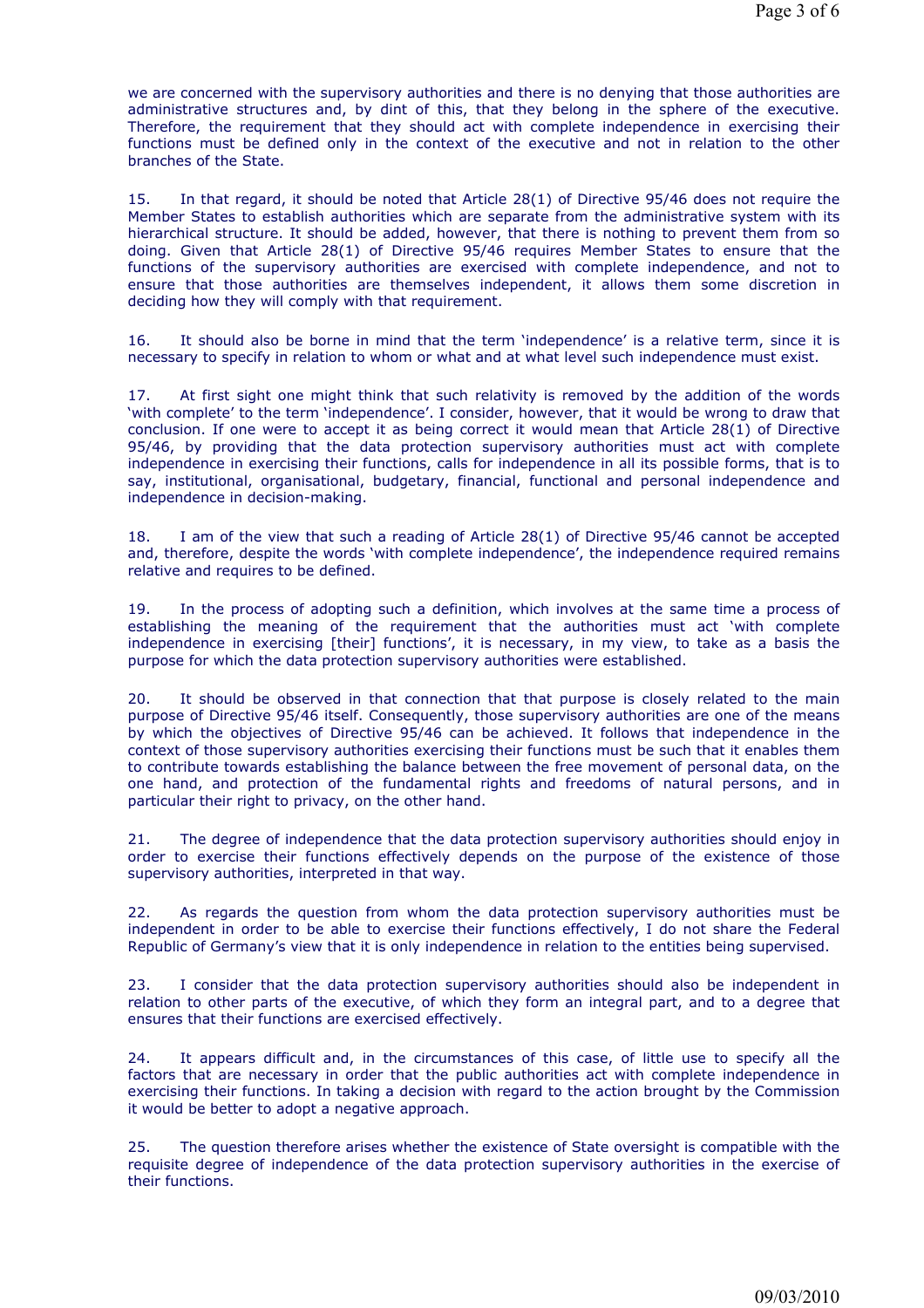# **Compatibility of State oversight with the requirement that the data protection supervisory authorities must act with complete independence in exercising their functions**

26. Both the Commission and the Federal Republic of Germany accept that the wording of the second subparagraph of Article 28(1) of Directive 95/46 is the result of a compromise. Both parties maintain, however, that that wording corroborates their arguments concerning the scope of the requirement that the data protection supervisory authorities must act with complete independence in exercising their functions.

27. With regard to the Federal Republic of Germany's argument that during the discussions that preceded the adoption of Directive 95/46 (15) the applicant's representative confirmed the Federal Republic of Germany's reading of Article 28(1) of Directive 95/46, it is sufficient to draw attention to Case 278/84 *Germany* v *Commission*, (16) in which the Court held that it is not possible to interpret a provision of a Community regulation of general scope on the basis of negotiations between a Member State and one of the Community institutions. That is all the more reason, therefore, for an exchange between one of the Member States and the representative of a Community institution which drafted a proposal for a Community act not to serve as a basis on which to interpret a provision of Community law.

28. In the present case, the body in question is not independent from an institutional point of view and is therefore part of a particular system, namely, the executive. In such a case there would appear to be genuine tension between, on the one hand, the independence of the body and, on the other hand, its duties. In my view, oversight might offer one of the solutions in such a situation.

29. Independence should not be confused with the lack of opportunity for supervision. In my view, State oversight is one of the ways in which monitoring may be carried out.

30. In order to answer the question whether State oversight is compatible with the requirement that the data protection supervisory authorities must act with complete independence in the exercise of their functions, it is important to take into consideration the purpose of such oversight. It is apparent from the description of the oversight given by the Commission that such oversight is designed to establish whether the monitoring carried out by the data protection supervisory authorities is rational, lawful and proportionate. From that point of view, it seems to me that State oversight contributes to the functioning of the system of monitoring the application of the provisions adopted pursuant to Directive 95/46. If it were to emerge that the data protection supervisory authorities do not act in a rational, lawful and proportionate manner, protection of the rights of individuals and, consequently, achievement of the objective of Directive 95/46 would be jeopardised.

31. It should be observed that there is no evidence in the documents before the Court to suggest that achievement of the objective of oversight might be affected. Moreover, there is nothing to indicate that oversight is exercised in a way that might hinder the data protection supervisory authorities in exercising their functions with complete independence. The Commission cannot merely make assertions that this is so; it is up to it to establish that oversight does have such effects.

32. The Commission has failed to prove the negative consequences of the oversight as regards the exercise by the data protection supervisory authorities of their functions with complete independence. According to the Commission, the existence of State oversight is sufficient evidence that the data protection supervisory authorities do not act with complete independence in exercising their functions. It is apparent from this that the Commission only presumes that supervision hinders the data protection supervisory authorities in exercising their functions with complete independence.

33. According to the case-law of the Court, in an action for failure to fulfil obligations brought under Article 226 EC it is for the Commission to prove that the obligation has not been fulfilled without being able to rely on any presumption. (17)

34. I am of the opinion that the Commission has not satisfied the burden of proof imposed on it. It has not proved either the failure of the system of oversight nor the existence of a consistent practice on the part of the overseeing authorities of abusing their powers and thus hindering the data protection supervisory authorities in the exercise of their functions with complete independence.

35. Consequently, the mere fact that supervisory authorities such as those in this case are under State oversight cannot give rise to the conclusion that those authorities are not acting with complete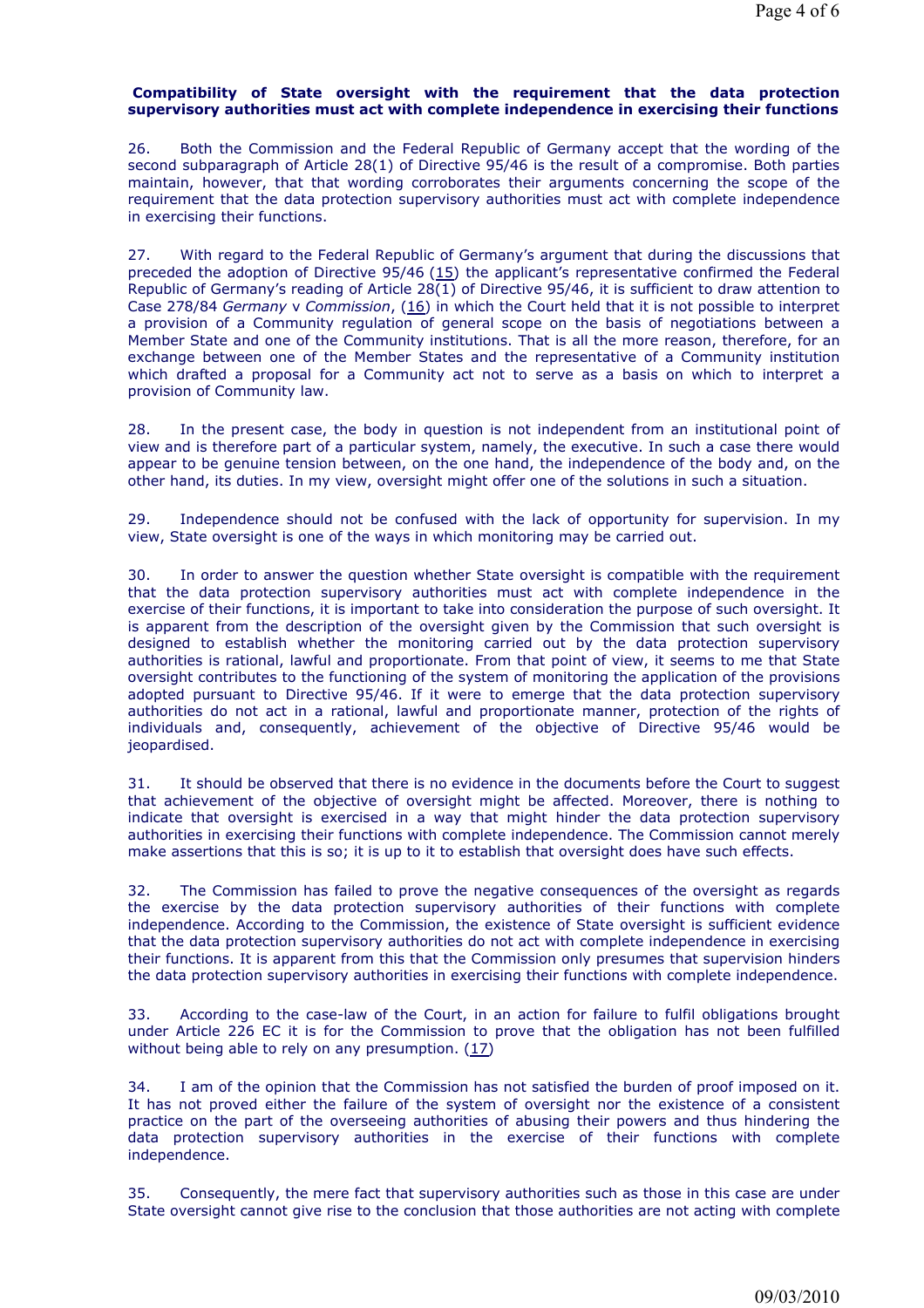independence in exercising their functions pursuant to Article 28(1) of Directive 95/46.

36. The Commission has failed to establish that oversight of the data protection supervisory authorities prevents those authorities from acting with complete independence in exercising their functions. For that reason, its action must be dismissed.

#### **Costs**

37. Under the first subparagraph of Article 69(2) of the Rules of Procedure, the unsuccessful party is to be ordered to pay the costs if they have been applied for in the successful party's pleadings. Since the Federal Republic of Germany has applied for costs to be awarded against the Commission and the latter has been unsuccessful, I am of the view that the Commission must be ordered to pay the costs.

### **Conclusion**

- 38. In the light of the foregoing, I propose that the Court should:
- (1) dismiss the action;
- (2) order the Commission of the European Communities to pay the costs;
- (3) order the European Data Protection Supervisor to pay his own costs.

1 – Original language: French.

 $2$  – So far as the pre-litigation phase of the proceedings is concerned, suffice it to say that it was conducted in accordance with Article 226 EC and no argument was put before the Court casting doubt on the lawfulness of that phase of the proceedings.

3 – OJ 1995 L 281, p. 31.

- $4 -$  Other acts of Community law also provide for the existence of such authorities. For example, Article 41 of Regulation (EC) No 767/2008 of the European Parliament and of the Council of 9 July 2008 concerning the Visa Information System (VIS) and the exchange of data between Member States on short-stay visas (VIS Regulation) (OJ 2008 L 218, p. 60) and Article 9 of Directive 2006/24/EC of the European Parliament and of the Council of 15 March 2006 on the retention of data generated or processed in connection with the provision of publicly available electronic communications services or of public communications networks and amending Directive 2002/58/EC (OJ 2006 L 105, p. 54).
- 5 The Commission explained that in the *Länder* of Bremen and Hamburg, express provision is made only for the oversight of service-related aspects. The Federal Republic of Germany stated that the national data protection supervisory authorities for entities outside the public sector in all the German *Länder*, that is to say, in the *Länder* of Bremen and Hamburg as well, are subject to oversight not only as regards service-related aspects, but also as regards issues of legality.
- 6 On the one hand, the so-called 'classic' or 'traditional' concept based on the exercise of executive power by the administration through its hierarchical structure and, on the other hand, the concept based on decentralisation of the administration resulting in the creation of independent administrative authorities.